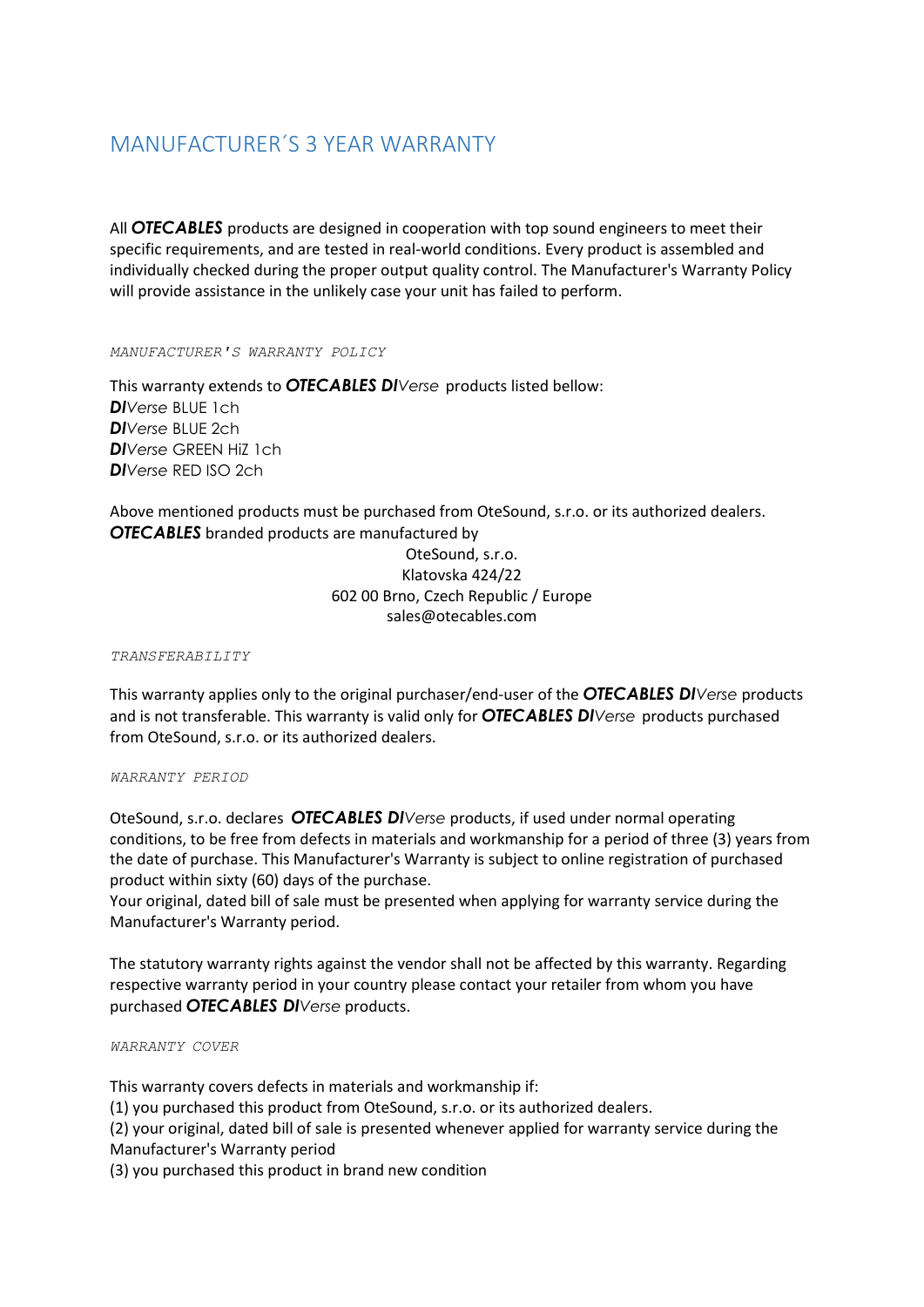This warranty does not cover damage or loss:

covered under any other insurance policy, coverage or warranty; the device has had its serial number removed or damaged; device failed as a result of an accident (including force majeure or natural forces); caused by inappropriate or abusive use; of the device that was not used in correct compliance with the instructions in User Manual; due to failure to perform recommended periodic or routine maintenance; resulting from unauthorized repairs; to the decorative surface of this product; caused by using this product for other than its intended purpose; occurring during shipment (even when OteSound, s.r.o. has arranged or paid for shipping); caused by the product itself or the failure of the product, including any lost profits or savings or special, incidental, or consequential damages.

*WARRANTY SERVICE*

In the unlikely situation your product has a defect and you have chosen to apply for Manufacturer's Warranty, OteSound, s.r.o. will, at its option, either:

(1) repair the product at no charge

(2) replace this product with the same or a comparable product of at least the same performance

(3) refund the purchase price of the product

Under the terms of this warranty, all the replaced or removed components become the property of OteSound, s.r.o.

#### *HOW TO OBTAIN WARRANTY SERVICE*

To request warranty service for *OTECABLES DIVerse* product, contact authorized dealer / retailer from which you purchased the product. If you need to contact the manufacturer directly, please contact us here:

## OteSound, s.r.o. Klatovska 424/22 602 00 Brno, Czech Republic / Europe sales@otecables.com

To make a request or a claim under Manufacturer's Warranty, the product must be returned in the original shipping container (or equivalent). A copy of the original invoice showing date of purchase and the dealer name must accompany any request. In case you are unable to proceed through your local retailer you can use our form. Please do not send us your product without prior agreement. If your claim is accepted, we will proceed with Warranty Service. Repaired or new product will be (if not agreed differently) sent to the authorized dealer / retailer from which you purchased the product.

OteSound, s.r.o. reserves the right to choose the mode, the carrier and the timing of such return shipping (if OteSound, s.r.o. finds that there are no defects covered by this warranty, then you shall be responsible for all shipping charges).

#### *GENERAL CONDITIONS*

This Manufacturer's Warranty and remedies set forth above are exclusive and in lieu of all other warranties, remedies and conditions, whether oral or written, express or implied. OteSound, s.r.o. specifically disclaims any and all implied warranties, including, without limitation, warranties of merchantability and fitness for a particular purpose. If OteSound, s.r.o. cannot lawfully disclaim implied warranties under this Manufacturer's Warranty, all such warranties, including warranties of merchantability and fitness for a particular purpose are limited in duration to the duration of this Manufacturer's Warranty.